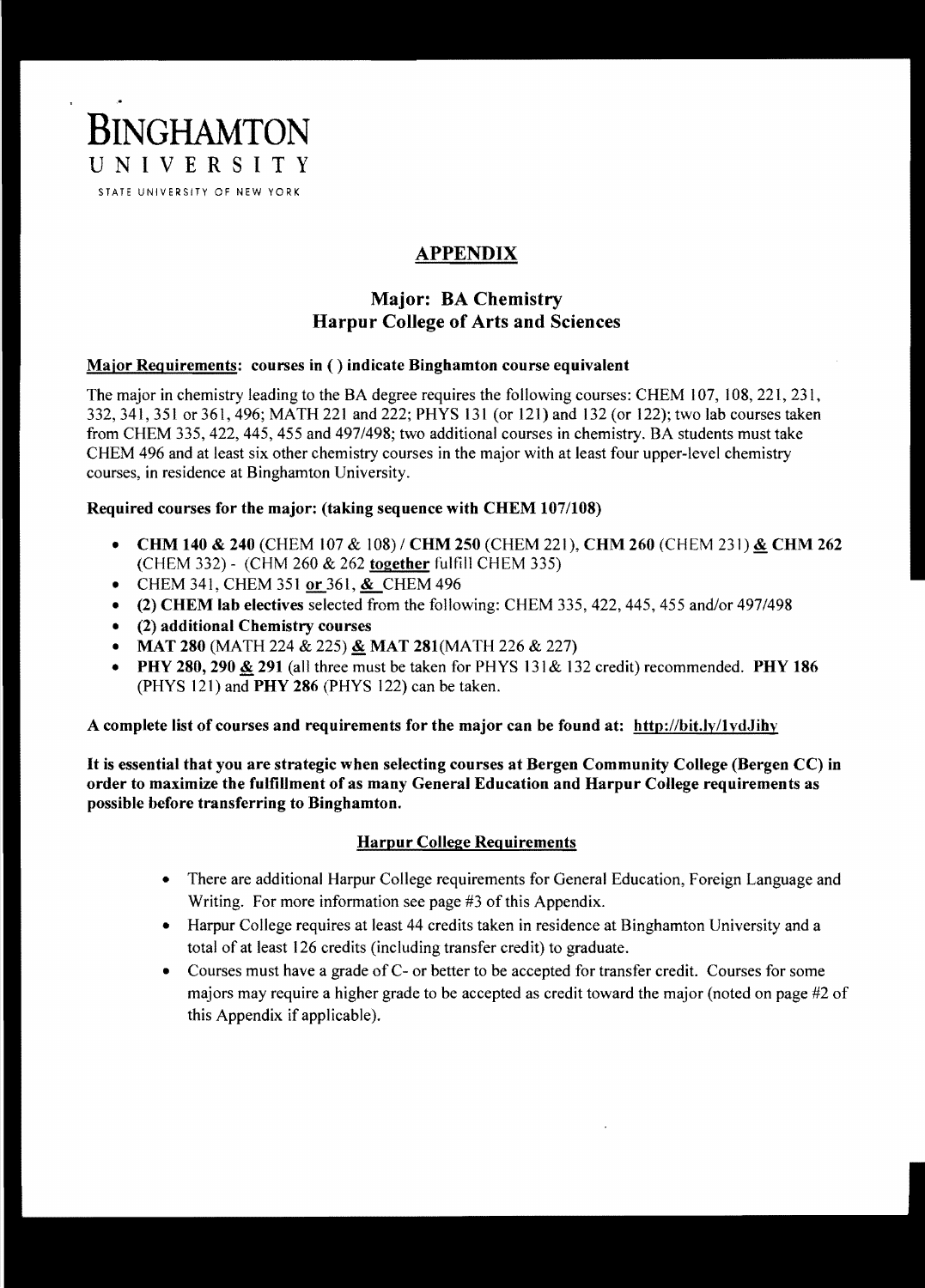Please Note: The schedule below is only one example of how the BA major in Chemistry can be completed in eight semesters. Your academic advisor or major advisor may recommend that you take courses in a different sequence based on credits earned previously.

#### See specific important departmental information in the University Bulletin at: http://bit.lv/lvdJihv

l,

The BOLD areas below indicate Bergen CC courses that fulfill the BA in Chemistry major requirements & the Binghamton equivalent course follows in ( )

| Year                    | Fall                                                                                               | Spring                                                                                                                                  | <b>Key/Notes</b>                                                                                          |
|-------------------------|----------------------------------------------------------------------------------------------------|-----------------------------------------------------------------------------------------------------------------------------------------|-----------------------------------------------------------------------------------------------------------|
| $\mathbf{1}$            | <b>Bergen CC</b><br>*CHM 140 (CHEM 107)                                                            | <b>Bergen CC</b><br>*CHM 240 (CHEM 108)                                                                                                 | *Fulfills major requirements                                                                              |
|                         | *MAT 280 (MATH 224 & 225)                                                                          | *MAT 281 (MATH 226 & 227)                                                                                                               | + All other courses taken should<br>fulfill Gen Ed, additional<br>Foreign Language and Harpur             |
|                         | + Gen Ed and other Binghamton<br>requirements                                                      | + Gen Ed and other Binghamton<br>requirements                                                                                           | <b>Writing Requirements</b>                                                                               |
| $\overline{2}$          | <b>Bergen CC</b><br>*CHM 250 (CHEM 221)<br>*CHM 260 (CHEM 231) - CHM                               | <b>Bergen CC</b><br>*CHM 262 (CHEM 332) - CHM<br>260 & 262 together fulfill CHEM<br>335)                                                | *Fulfills major requirements<br>+ All other courses taken should<br>fulfill Gen Ed, additional            |
|                         | 260 & 262 together fulfill CHEM<br>335)                                                            | *PHY 286 (PHYS 122)                                                                                                                     | Foreign Language and Harpur<br><b>Writing Requirements</b>                                                |
|                         | <b>*PHY 186</b> (PHYS 121)<br>+ Gen Ed and other Binghamton<br>requirements                        | + Gen Ed and other Binghamton<br>requirements                                                                                           |                                                                                                           |
| $\overline{3}$          | <b>Binghamton University</b>                                                                       | <b>Binghamton University</b>                                                                                                            | *Fulfills major requirements                                                                              |
|                         | Go to department to<br>۰<br>declare major<br>Meet with your major<br>advisor and Harpur<br>advisor | *(1) CHEM lab elective (see list<br>on page 1 for courses that fulfill<br>the lab requirement)<br>$\sim$ See comment in "Notes" section | $\sim$ Complete any Gen Ed, Harpur<br>Writing and Harpur Language<br>requirements not met at Bergen<br>CC |
|                         | *CHEM 341                                                                                          |                                                                                                                                         |                                                                                                           |
|                         | *CHEM 351 or 361                                                                                   |                                                                                                                                         |                                                                                                           |
|                         | $\sim$ See comment in "Notes" section                                                              |                                                                                                                                         |                                                                                                           |
| $\overline{\mathbf{4}}$ | <b>Binghamton University</b><br>*CHEM 496                                                          | <b>Binghamton University</b><br>$*(2)$ CHEM electives                                                                                   | *Fulfills major requirements                                                                              |
|                         | $*(1)$ CHEM lab elective (if CHM<br>260 & 262 were not taken at<br>Bergen CC)                      | $\sim$ See comment in "Notes" section                                                                                                   | $\sim$ Complete any Gen Ed, Harpur<br>Writing and Harpur Language<br>requirements not met at Bergen<br>CC |
|                         | $\sim$ See comment in "Notes" section                                                              |                                                                                                                                         |                                                                                                           |

# It is highly recommended that the Gen Ed Laboratory Science (L), Gen Ed Mathematics (M) and additional foreign language requirement be completed at Bergen CC before transferring to Binghamton (unless they will be fulfilled by courses required for the major that must be taken at Binghamton University)